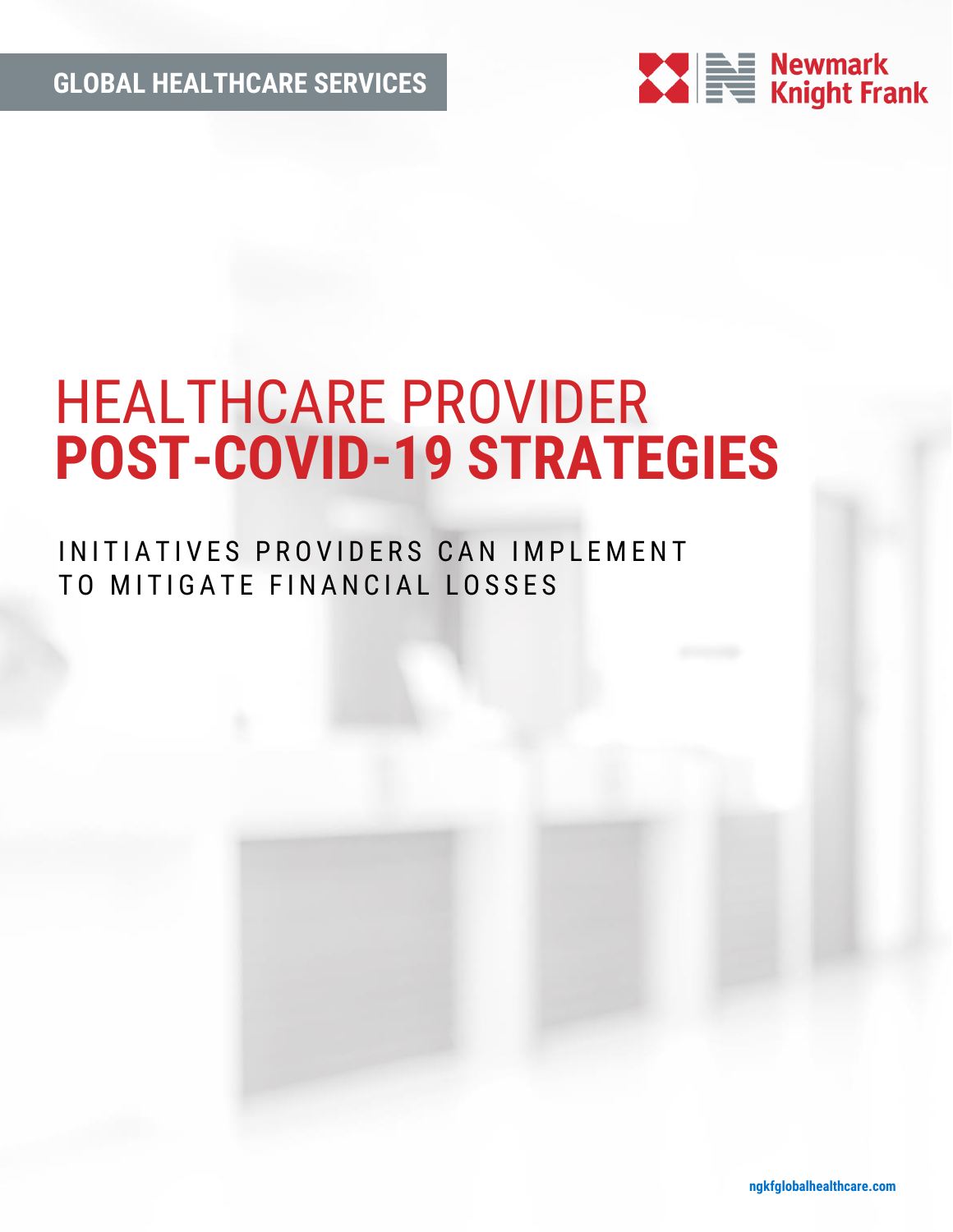

### **INTRODUCTION**

Over the past few months, health systems and independent practices alike have experienced financial losses due to the COVID-19 pandemic. As volumes increased for COVID-19 patients and elective surgeries were paused, revenues dropped dramatically, and expenses increased in some areas related to supporting COVID-19 healthcare.

The following report outlines specific data points that illustrate the impact of the COVID-19 pandemic on independent medical practices and health systems. It also highlights certain initiatives that providers can implement to mitigate the financial losses that are incurring as a result of the COVID-19 pandemic.

### **MEDICAL PRACTICES**

The COVID-19 pandemic is drastically changing how outpatient care is delivered. Medical practices have seen a drastic decrease in volume of visits in the past two months due to patients deferring preventative visits and elective procedures, as well as the shift of in-person visits to telehealth. The Medical Group Management Association (MGMA) conducted a survey of physician practices in April. Of the findings from the survey, practices reported an average 60% decrease in patient volume and an average 55% decrease in revenue. As a result of the reduced revenue and volume, practices were furloughing and laying off staff. Now that several months have passed since the pandemic hit the U.S., more data has become available to measure the total impact to medical practices and the types of practices that are impacted the most. The Commonwealth Fund issued a study<sup>(1)</sup> in May conducted by researchers at Harvard University and Phreesia, a healthcare technology company, where visit volumes were analyzed for more than 50,000 providers that are Phreesia clients.

Outpatient visits were analyzed from February to May. All visits declined by almost 60% and in-person visits declined by nearly 70% by early April. As of mid-May, total visits were still one-third less than pre-COVID-19 levels. Telehealth visits increased by 14% in mid-April and has since plateaued.



**All outpatient visits declined by almost 60% by early April.**

**Telehealth visits increased by 14% in mid-April.**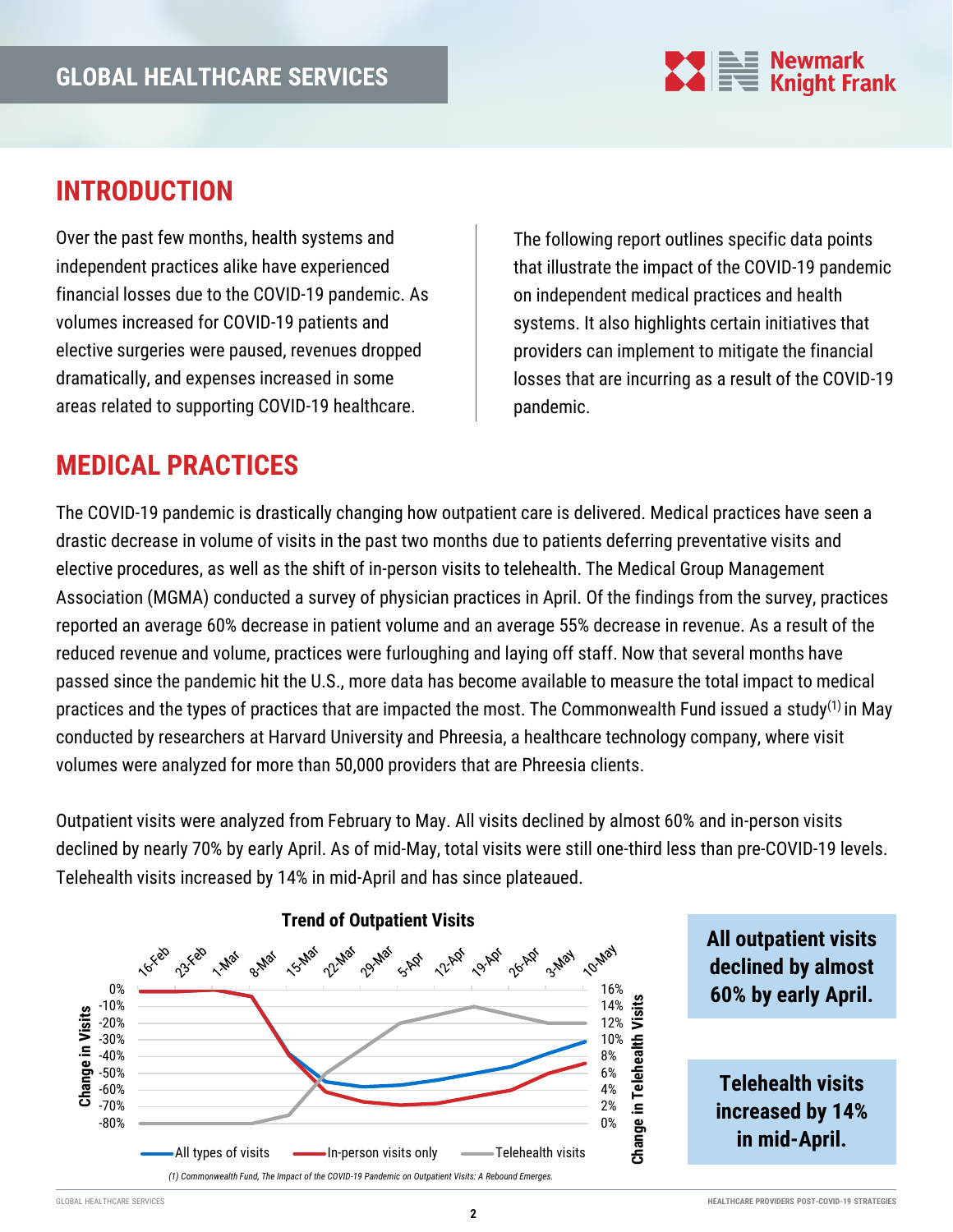

### **MEDICAL PRACTICES, CON'T.**

Provider types hit hardest during the pandemic include Ophthalmology, Otolaryngology, Dermatology and Surgery, which all experienced a decline of in-person visits by more than 65% in April. By mid-May, all provider types saw a decrease of in-person visits to about one-third of pre-COVID-19 levels, except for Pediatrics which saw a 17% decrease. The significant and comprehensive decrease indicates a continued reluctance for in-person visits.

**As of mid-May, all provider types have seen a decrease in the number of in-person visits.**

## **HEALTH SYSTEMS**

As for the health systems and hospitals, the financial strain will be significant. The American Hospital Association (AHA) issued a report on May 5th estimating \$202.6 billion in losses resulting from COVID-19 expenses and lost revenue between the months of March through June. The estimates include loss of revenue from foregone or cancelled services and the additional costs for equipment and labor support.



**Change in Visits for Provider Type**

*(1) Commonwealth Fund, The Impact of the COVID-19 Pandemic on Outpatient Visits: A Rebound Emerges.* 

#### -30.1% -39.0% -43.0% -61.4% -70.0% -60.0% -50.0% -40.0% -30.0% -20.0% -10.0% 0.0% **Discharges Patient Days ED Visits Operating Room Minutes**

#### **National Hospital Volume Year Over Year April Changes**

*(2) Kaufman Hall May 2020 National Hospital Flash Report, National Volume Figures*

The month of April was the first full month hospitals experienced financial and operational impacts from the COVID-19 pandemic. According to Kaufman Hall's May National Hospital Flash Report<sup>(2)</sup>, hospital operating EBITDA margins fell 174% compared to last year and 118% compared to last March. Also, year-over-year volumes were down significantly for discharges, Emergency Department visits and Operating Room Minutes.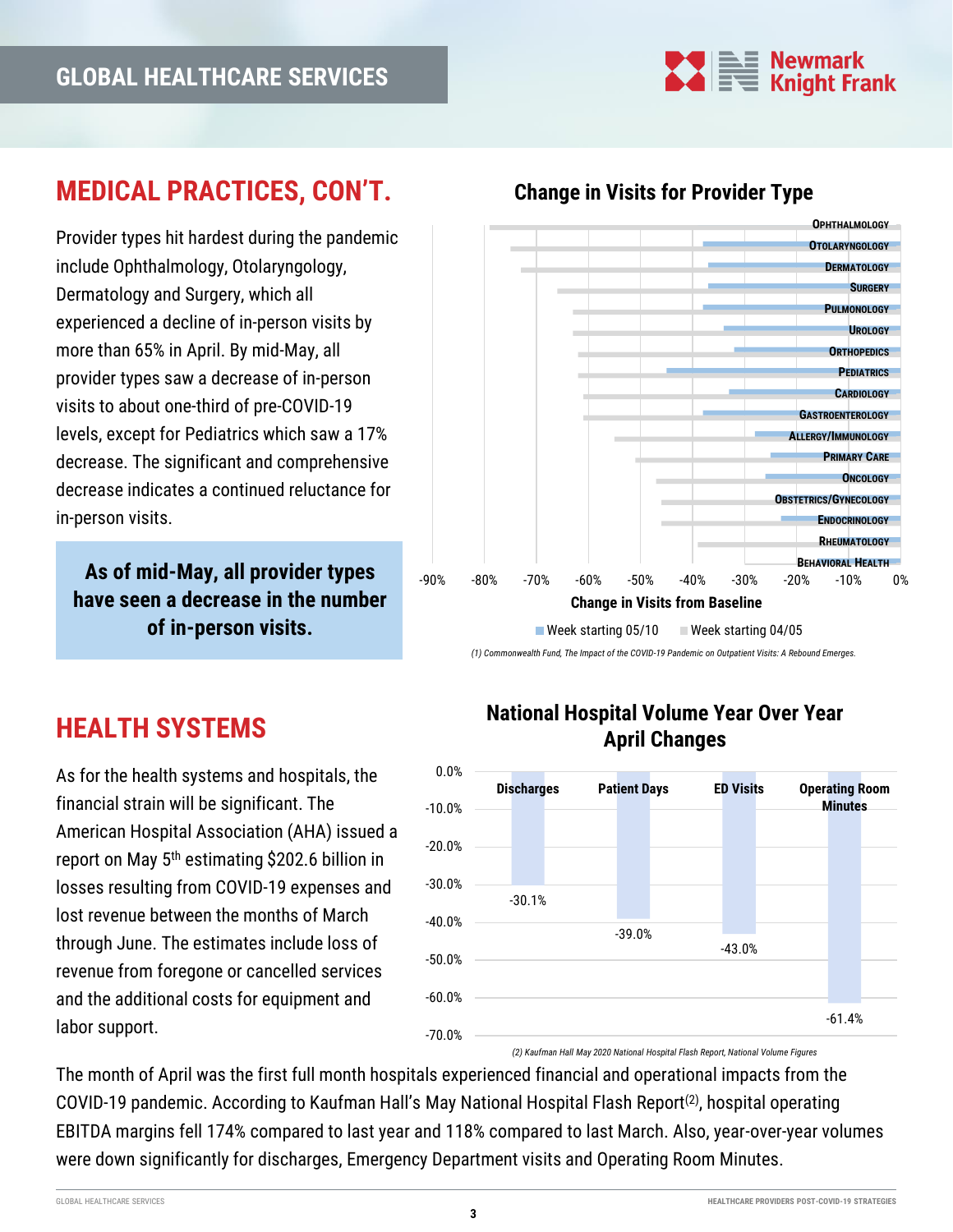

### **INITIATIVES PROVIDERS ARE APPLYING TO OFFSET FINANCIAL LOSSES**

As a result of the financial implications of COVID-19, health systems and independent providers are having to create strategies that will allow them to be more efficient and adapt to new methods of care. These changes will have a lasting impact on how healthcare is delivered in the future.

### **INCREASED USE OF TELEHEALTH**

One of the clear changes of care has been the accelerated adoption of telehealth among healthcare consumers. According to a McKinsey & Company report in May(3) , in 2019, 11% of U.S. consumers were using telehealth. Today, 46% of consumers are using telehealth to replace their cancelled visits. The report estimates that the telehealth revenue market could potentially grow to be \$250 billion, compared to its current market of \$3 billion. Providers that take steps to enhance their telehealth capability and security to imbed it into the continuum of care will be wellpositioned for the future.

### **WORKING FROM HOME**

**02**

**05**

Another result of the pandemic has been the shift to administrative and non-essential staff working from home. Many providers are finding that some job functions can continue to operate remotely and that a portion of that staff will not need to return to a facility fulltime.

### **INCREASE IN M&A ACTIVITY**

Some of the hardest hit healthcare providers are the independent practice groups. If a provider has a strategic goal to grow market share, add new service capabilities or grow in a new market, acquisition of independent practices would help achieve those goals if financially and operationally beneficial. Independent practice groups could also benefit from the financial support of a health system as they recover post-COVID-19.

#### **04**

**01**

#### **AMBULATORY CARE STRATEGIES**

The post-COVID-19 world will come with new ambulatory care strategies. Providers could see a pent-up demand for elective procedures that have been put on hold and those procedure schedules will need to be managed effectively at outpatient sites. Some ambulatory centers could have new vacancy given telehealth initiatives and those sites could be used to alleviate the increased demand for elective surgeries. In addition to the managing the type of services at ambulatory locations, assessment of space and how it is configured for safety, access and the type of patients visiting will be beneficial to mitigating risks.

### **RAISING CAPITAL BY BOND ISSUANCES**

Health Systems issue municipal bonds to access capital for operational benefits and to fund capital projects. For not-for-profit health systems, those bonds are tax-exempt. These bond markets can be used to increase their capital availability for projects. Geisinger Health, Ascension Health, OhioHealth and University of Missouri Healthcare have issued sizable bonds recently. For-profit systems are also looking to raise capital through debt offerings. In April, Tenet Healthcare completed a \$700M debt offering. Depending on their credit ratings and how well they are positioned, there could be a risk for defaults and if so, M&A activity could increase.

**06**

**03**

#### **OPTIMIZING REAL ESTATE PORTFOLIO**

As health systems implement these new strategies, their facilities and real estate obligations will be directly impacted. To note, during the months of March and April where elective procedures were halted and some facilities were not being utilized, the majority of health systems continued to pay their rent on their lease obligations. There are several real estate strategies that health systems can take that will help reduce the financial impact and also position the health system portfolio of locations to accommodate these new strategies. The next section outlines the real estate strategies in detail and benefits to the provider.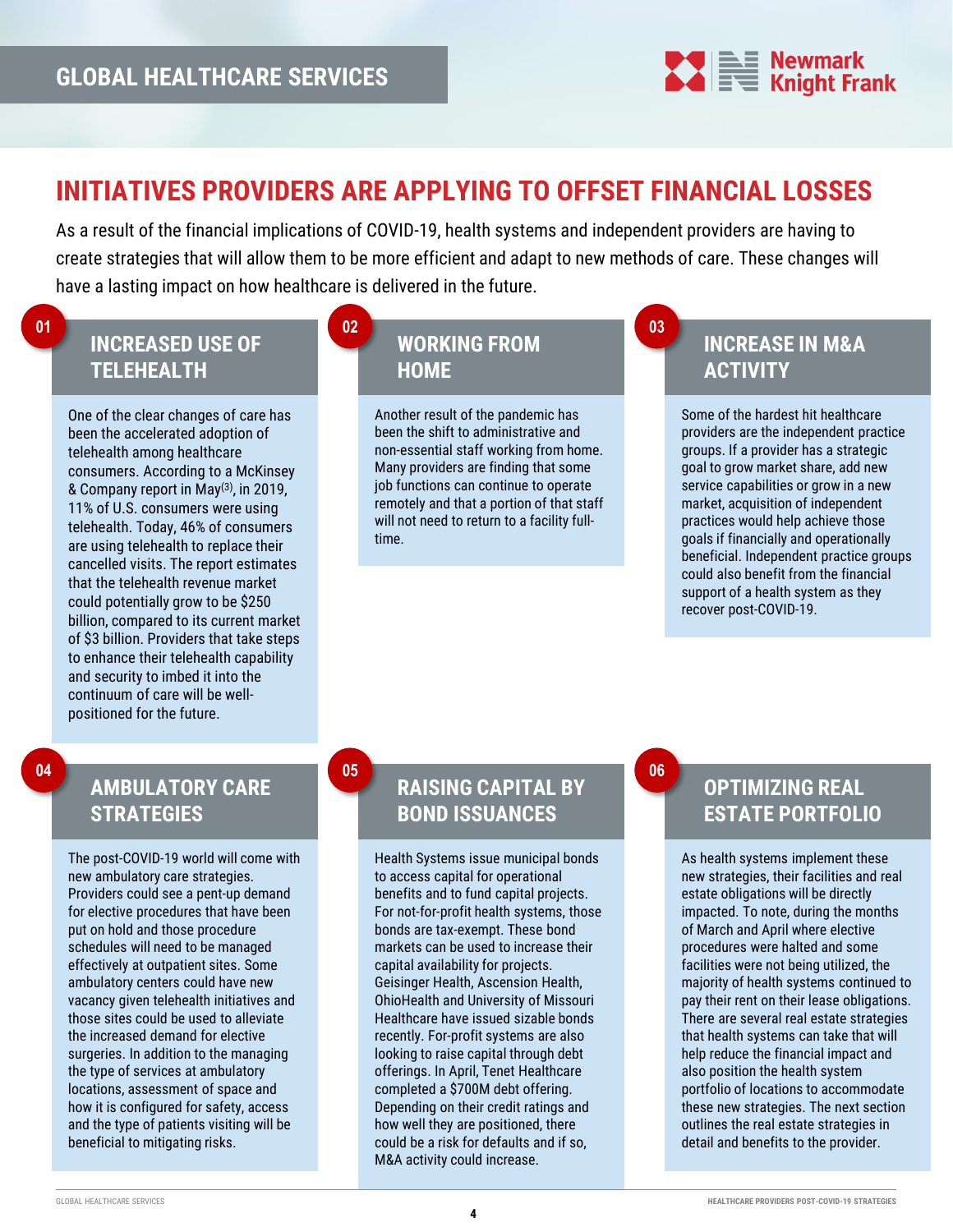

### **IDENTIFYING REAL ESTATE STRATEGIES**

Now is an important time for health systems and practice groups to look to their real estate portfolio to create value by reducing operating costs and unlocking capital. There will be various advances in how we deliver care that will result from the COVID-19 pandemic, and these advances will have a direct impact on real estate. Telemedicine, streamlined operations, work-from home initiatives and repurposed assets for safety and access measures will all play a role in how healthcare providers occupy real estate. Several strategies that can be evaluated and implemented to reduce operating costs and increase capital availability are below. These strategies can help position the provider for future success and lessen the impact of financial losses due to the pandemic.

#### **Portfolio Management**

It is key to organize critical data points associated with real estate obligations. Understanding important lease dates, rent and operating expenses of leased and owned assets and the services being provided at each location will help deliver the baseline portfolio data and highlight where the healthcare provider can look for opportunities.

#### **Upcoming Lease Expirations**

Of the leases with upcoming expirations, the utilization of space and services provided should be evaluated to understand if the right services are being provided based on the demographics of the market and whether the space is utilized in an efficient manner. Additionally, providers should evaluate whether those assets should be repurposed depending on new safety and access measures being implemented post-COVID-19. There could be opportunities to reduce or reconfigure space to optimal requirements, potentially reducing both cost and risk.

#### **Consolidation Opportunities**

As a subset of looking at upcoming lease expirations, it is critical to evaluate other leased and owned assets in the market. This evaluation will determine if there are redundant services, if potential vacant space could be used for relocation efforts, or if services are positioned in the market appropriately to serve the community needs. As a result, there could be opportunities to consolidate clinical space or non-clinical space into a more aligned real estate footprint for the market.

#### **Lease vs. Own Strategies**

Typically, healthcare providers are looking to own their real estate more than lease, as it gives them more control. However, not all locations should be owned. Striking the right balance of leased and owned assets is valuable to maintain flexibility, as well as to reduce operating costs and unlock capital. Each location in the portfolio should be evaluated to determine whether leasing or owning the space is advantageous for the healthcare provider. Assessing qualitative and quantitative measures to identify which locations would be candidates for leasing or owning is beneficial to maintain the right mix of ownership. Initial criteria to evaluate include the amount of occupancy the provider has in the building versus third-party space, what acuity level of services are being provided at the location, and what the long-term strategy for services is at the location. These factors will help guide the decision on whether to consider owning or leasing the space.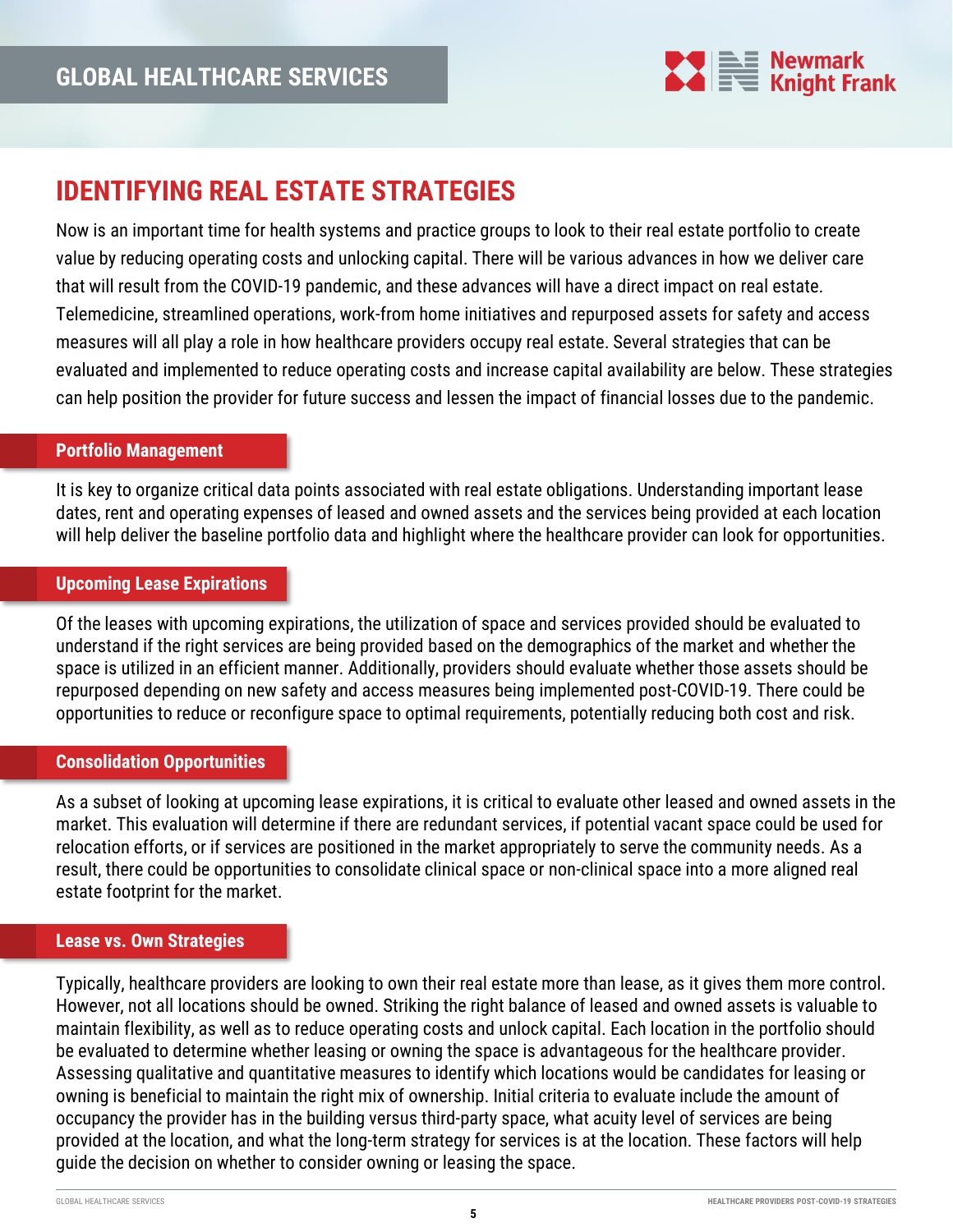

### **IDENTIFYING REAL ESTATE STRATEGIES, CON'T.**

#### **Creative Financial Structures**

In conjunction with the lease vs. own strategy, entering into the right financial structure long-term, whether it be for current locations or new projects, will be important to reducing balance sheet liability and P&L impact. There are several advantageous financing structures that should be considered for ongoing or new needs in the pipeline. These structures include the following:

#### **CREDIT LINES**

Many providers are utilizing existing or new lines of credit to help with immediate liquidity needs. While these are likely the easiest and fastest structures to access liquidity, the amount of accessible capital has limitations. Further, financial covenants that govern the accessibility and repayment terms may not factor into the unique challenges of the current environment. Additionally, rates are often higher to reflect the product's flexibility and thus may not translate to the cheapest form of the borrower's capital.

#### **ALTERNATIVE CAPITAL SOURCES**

Equipment Leases and Synthetic or Hybrid Leases are potentially attractive lease financing structures for providers needing to finance real property and/or equipment in a short time period. These structures vary in tenor (term) and offer attractive short- and long-term financing solutions. These are typically credit-based products that can offer competitive financing rates in line with the provider's taxable or tax-exempt bond rates. Additionally, longer-term (15+ year) interest-only structures can be accessible for stronger investment-grade credits.

#### **OWNED REAL ESTATE**

Hospitals or health systems seeking to raise cash to position for the next year and beyond may see opportunities in monetizing real estate to generate liquidity. These transactions are still in strong demand in the healthcare real estate capital markets, with discretionary institutional and private capital offering competitive pricing and terms. The strategic rationale for this structure varies depending on hospital leasing commitment, underlying property value and mission critical value to the provider, among other factors. For owned assets with high system-level occupancies, hybrid lease financings can be utilized in a sale/leaseback structure to generate maximum proceeds at highly competitive financing rates on an interest-only basis for longer-term (15+ years).

#### **CONTINUING LEASING**

If leasing space is still advantageous for the provider, flexibility in lease terms will be important to allow the provider to be agile as business strategies evolve and change during the recovery phase and as the provider adjusts to a new normal course of business.